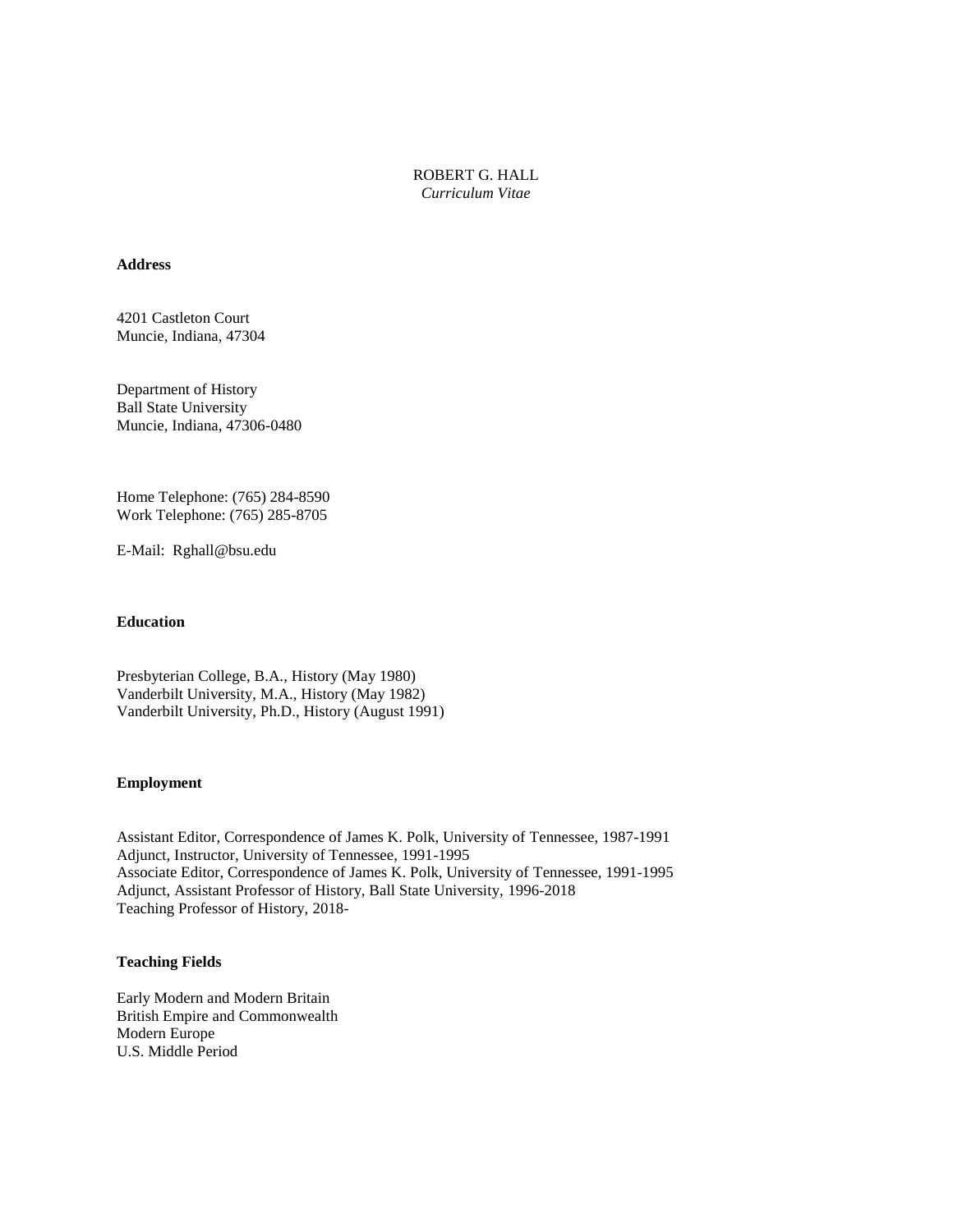## **Teaching Experience**

Development of Western Civilization, University of Tennessee, 1991-1995 The Rise and Fall of the British Empire, 1500-2000, University of Tennessee, 1995 The West in the World, Ball State University, 1996-2021 Early Modern Britain, 1485-1714, Ball State University, 1999 & 2002 & 2004 & 2005 Laboratory Course in American History, Ball State University, 2002-2009 World Civilization II, Ball State University, 2003 & 2006-2009 Graduate Seminar in Historical Research, Ball State University, 2007-2011 Graduate Seminar in Modern European History, Ball State University, 2007 The Rise and Fall of the British Empire, 1500-2000, Ball State University, 2010 World Civilization I and II (online), Ball State University, 2014-2020

## **Dissertation**

"Work, Class, and Politics in Ashton-under-Lyne, 1830-1860." James Epstein, Advisor.

## **Publications: Books**

*Voices of the People: Democracy and Chartist Political Identity, 1830-1870*. London: Merlin Press, 2007.

# **Publications: Edited Works**

Cutler, Wayne, Jayne C. DeFiore, and Robert G. Hall, eds. *Correspondence of James K. Polk. Vol. 8, September— December 1844*. Knoxville, Tenn.: University of Tennessee Press, 1993.

Introduction to *The Inaugural Address of James K. Polk, March 4, 1845*. Occasional Pamphlet No. 4. Knoxville, Tenn.: Tennessee Presidents Trust, 1993.

Cutler, Wayne and Robert G. Hall, eds. *Correspondence of James K. Polk. Vol. 9, January-June 1845.* Knoxville, Tenn.: University of Tennessee Press, 1996.

### **Publications: Essays and Articles**

"Tyranny, Work, and Politics: The 1818 Strike Wave in the English Cotton District." *International Review of Social History* 34 (1989): 433-470.

Hall, Robert G. and Stephen Roberts. Introduction to *Remembrances and the Struggles of a Working Man for Bread and Liberty,* by William Aitken. Ashton: Tameside Libraries and Heritage, 1996.

Hall, Robert G. and Stephen Roberts. "William Aitken: Chartist andTen-Hour Day Advocate" in Joyce M. Bellamy and John Saville, eds., *Dictionary of Labour Biography*. Vol. 10. London: Macmillan Press, 2000.

"Creating A People's History: Political Identity and History in Chartism, 1832-1848" in Owen Ashton, Robert Fyson, and Stephen Roberts, eds., *The Chartist Legacy* With an Introduction by Asa Briggs. London: Merlin Press, 1999.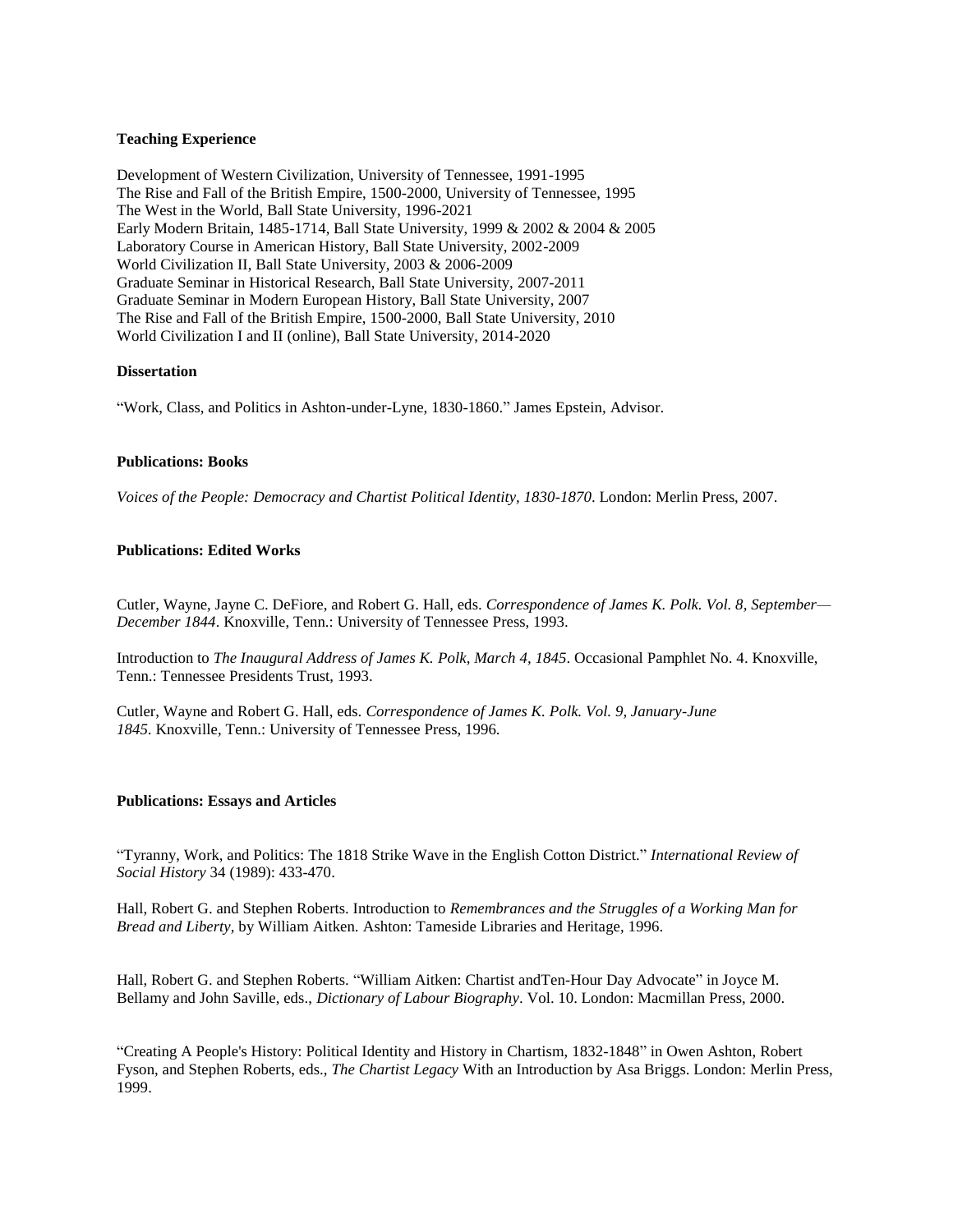"Chartism Remembered: William Aitken, Liberalism, and the Politics of Memory." *Journal of British Studies* 38 (October 1999): 445-470.

"A United People? Leaders and Followers in a Chartist Locality, 1838-1848." *Journal of Social History* 38 (September 2004): 179-203.

"Aitken, William (1812?-1869)." *Oxford Dictionary of National Biography*, online edition, Oxford University Press, October 2007.

"Hearts and Minds: The Politics of Everyday Life and Chartism, 1832-1840." *Labour History Review* 74 (April 2009): 27--43.

"At the Dawn of the Information Age: Reading and the Working Classes in Ashton-under-Lyne, 1830—1850" in James Connolly, Patrick Collier, Frank Felsenstein, Kenneth R. Hall, and Robert G. Hall, eds., *Print Culture Histories Beyond the Metropolis*. University of Toronto Press, 2016.

"A Bookshop of Their Own: Reading and Print in Chartism, 1838-1850." *English Historical Review* (forthcoming, August 2021).

### **Reviews**

Review of *Radical Underworld: Prophets, Revolutionaries, and Pornographers in London, 1795-1840*, by Iain McCalman. In *International Review of Social History* 35 (1990): 283-285.

Review of *The Labour Aristocracy, 1815-1914*, by Trevor Lummis. In *Labor History* 37 (Spring 1996): 291-293.

Review of *Popular Politics in Early Industrial Britain: Bolton, 1825-1850*, by Peter Taylor. In *Labor History* 37 (Spring 1996): 291-293.

Review of *Imagining the Middle Class: The Political Representation of Class in Britain, c. 1780-1840*, by Dror Wahrman. In *Albion* 28 (Summer 1996): 321-323.

Review of *Popular Contention in Great Britain, 1758-1834*, by Charles Tilly. In *Journal of Social History* 30 (Spring 1997): 741-743.

Review of *Chartism and the Chartists in Manchester and Salford*, by Paul A. Pickering. In *Social History* 22 (October 1997): 373-374.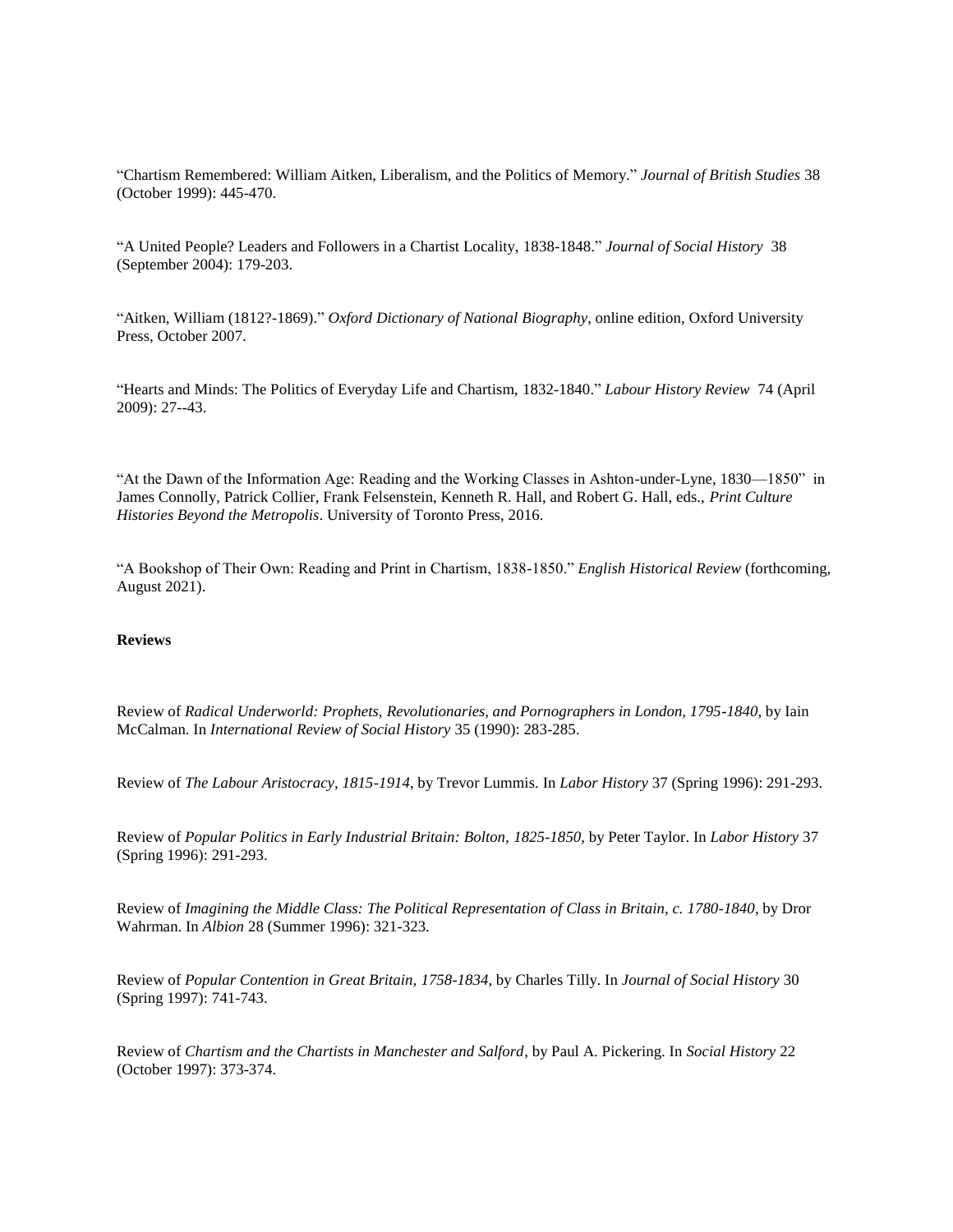Review of *The Emergence of Stability in the Industrial City: Manchester, 1832-67*, by Martin Hewitt. In *Social History* 23 (October 1998): 352-353.

Review of *Change, Continuity and Class: Labour in British Society, 1850-1920*, by Neville Kirk. In *Albion* 31 (Fall 1999): 522-524.

Review of *Fighting Words: Working-Class Formation, Collective Action, and Discourse in Early Nineteenth*-*Century England*, by Marc W. Steinberg. In *Albion* 32 (Winter 2000): 671-672.

Review of *Social Unrest and Popular Protest in England, 1780-1840*, by John E. Archer. In *Albion* 34 (Summer 2002): 326-328.

Review of *Chartism in Scotland*, by W. Hamish Fraser. In *Northern Scotland* 3 (May 2012): 161-163.

In recent years, I have also served as a referee for *European History Quarterly*, *Historical Journal*, and *Journal of British Studies*.

### **Recent Conference Papers and Presentations**

"The Myth of `the People': Leaders and Followers in Ashton Chartism, 1838-1848." North American Conference on British Studies, Toronto, November 2001.

"A United People? Plebeian Intellectuals and `The People' in Chartism, 1838-1843." Midwest Conference on British Studies, Columbus, Ohio, October 2002.

"The Voice of the People? Autodidacts and `the People' in a Chartist Locality, 1838-1850." Chartism Day 2003, Great Dodford, Worcestershire, June 2003.

"Citizens of the World: Labor, Democracy, and Plebeian Intellectuals in Ashton-under-Lyne, 1830-1870." Small Cities: The Small City in Global Context, Muncie, Indiana, April 2007.

"What is a Chartist? Creating a Democratic Political Identity, 1838-1842." Chartism Day 2007, Sheffield, June 2007.

"Chartist Readers and Reading Sites in Manchester, 1838-1848." Midwest Conference on British Studies, Terre Haute, Indiana, November 2011.